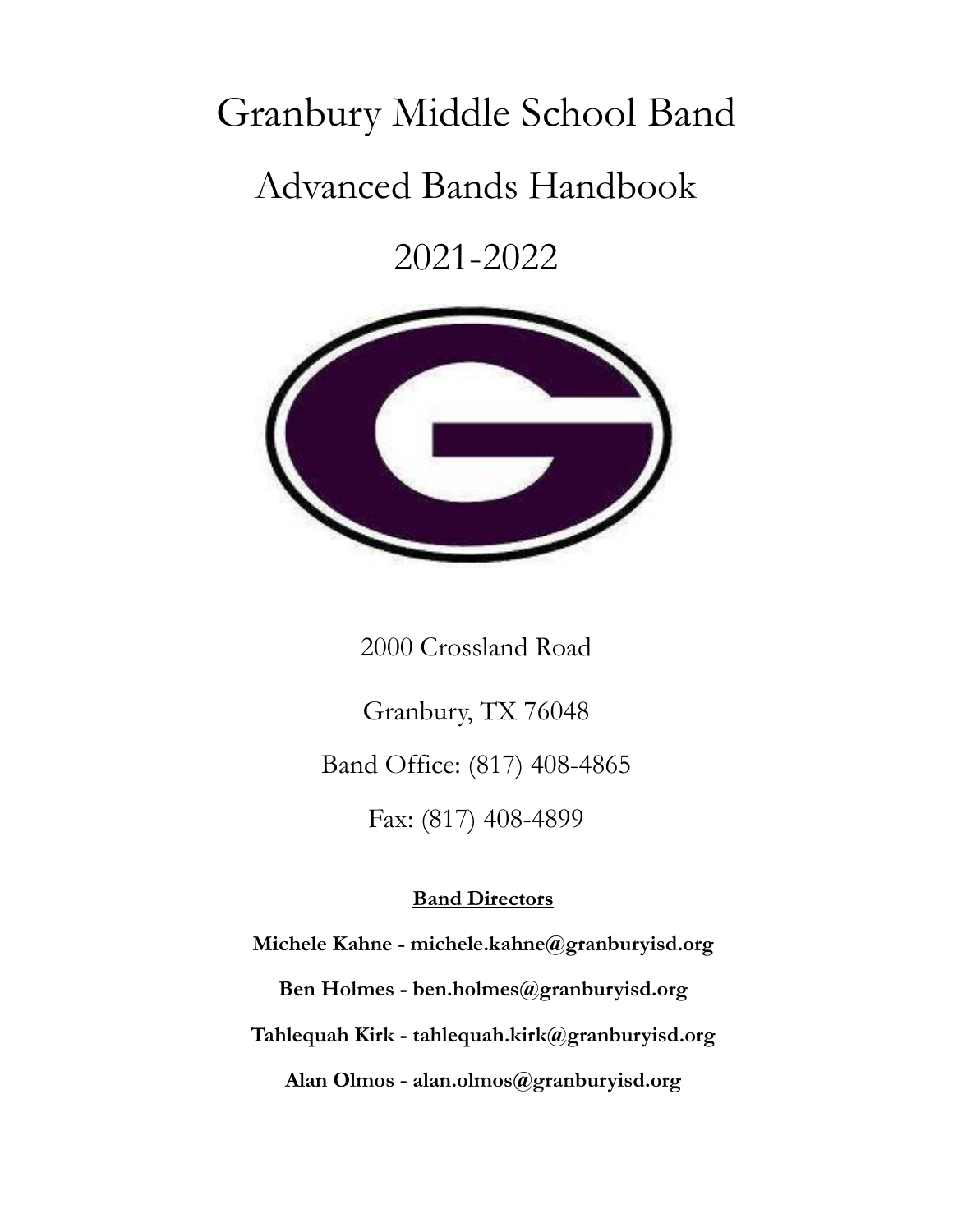# **Policies**

**POLICY #1:** Be in the right PLACE at the right TIME with the right MATERIALS and with the right

ATTITUDE

**POLICY #2:** Do not do ANYTHING that prevents the students' ability to learn

**POLICY #3:** Do not do ANYTHING that prevents the director's' ability to teach

**POLICY #4:** Be EXCELLENT at ALL times!

# **Procedures**

- Students will enter the band hall quietly, courteously, and in an orderly manner
- Only band students are ever allowed in the band hall
- Students will not bring food, drink, or gum/candy into the band hall
- Clear water is allowed if in a proper water bottle (this is a GMS policy)
- All food/drink must be disposed of at the entrance trash can
- Students will get their instrument and binder and take it to their assigned seat
- A student will be considered tardy if they are not in the band hall when the bell rings
- Students will check the smart board for the agenda and complete the bell ringer activity
- When instructed to do so, students will assemble their instruments
- Students will not play other student's instruments.
	- This includes percussion and school owned instruments
- Never leave your instrument unattended or with a friend
- Students must have ALL of the following items to receive full participation credit:
	- Instrument in working condition
	- Music binder and book
	- Sharpened pencil
- Near the end of class, students will be instructed to put their instruments away in an orderly fashion
- Instruments are stored in the band locker during the day
- At the end of each school day, students are expected to take their instrument home and practice
	- Your child CANNOT be a good player if they do not practice!
- The band hall is open before school most days for practicing
	- $\circ$  A sign will be posted on the band hall door when the band hall is closed
- The band hall is open after school for practicing every day except Fridays
- Students are expected to bring their instruments back to school the next day
- The band hall is open before school for students to put their instrument in their band locker

#### *Please encourage your student to practice every day!*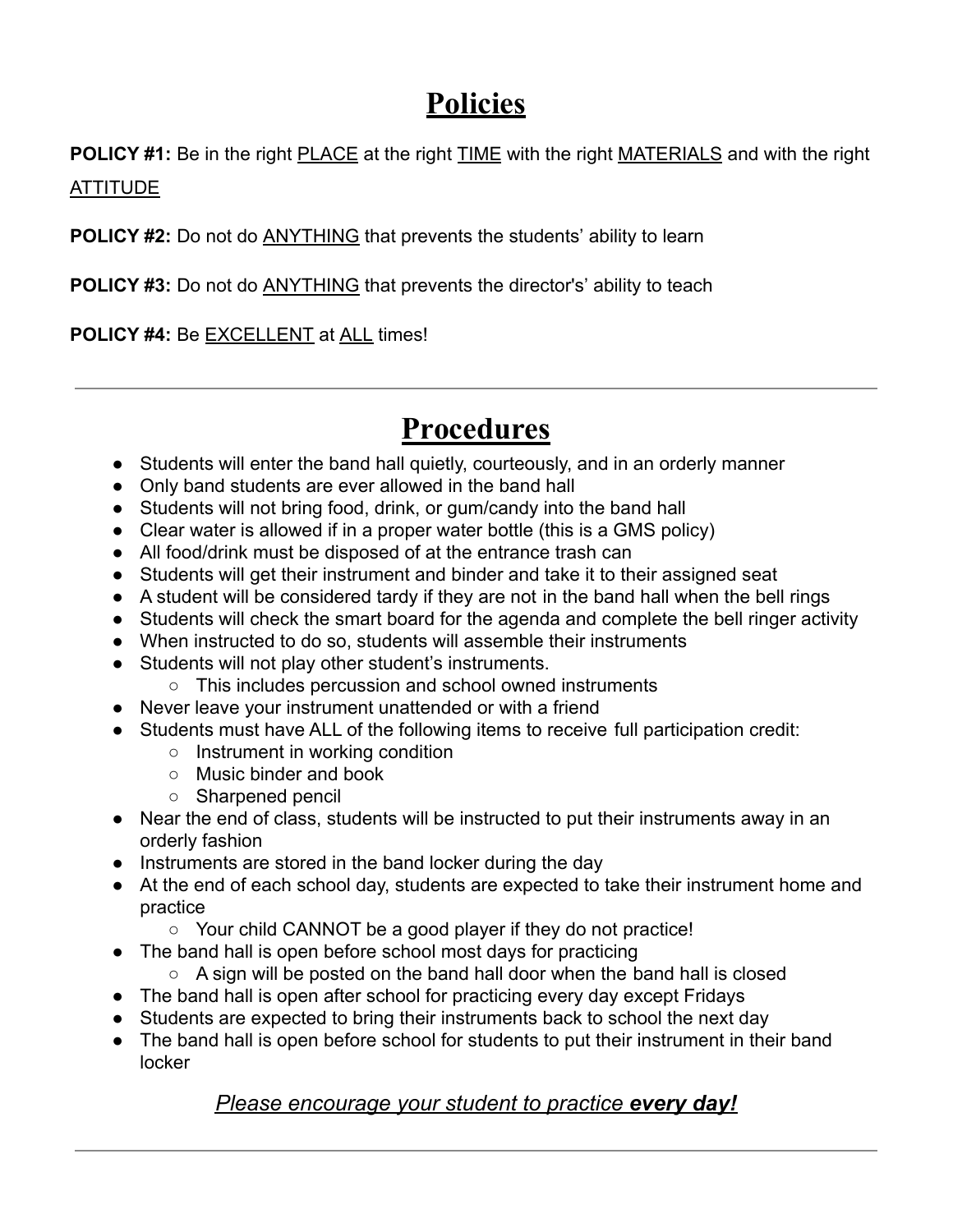#### **Attendance Policy**

Unlike most other classes, it is NOT possible to make-up most of the activities that the band participates in throughout the year. Because of this, all rehearsals and performances are **MANDATORY**. If you absolutely must miss an activity due to an unavoidable conflict, a note must be received at least a full day prior to the absence. Discretion will be left to the band director to approve absence. If a family emergency occurs, a written note explaining the situation will be needed as soon as possible. We must have a record of this absence. This note is due as soon as possible. Please submit your notes in a timely fashion. Please schedule doctor, dentist, orthodontist, or other appointments around band activities and class time as these types of absences will not be excused.

The majority of students who have missed events have missed due to lack of planning or lack of communication. *Most absences can be avoided by planning ahead*.

Some basic solutions to scheduling issues:

- Make sure you have an up-to-date calendar at all times
	- Carpool with some fellow band members
	- Always plan ahead! Don't procrastinate!
	- Check the band website and your email often!

#### **Behavior Expectations**

- 1. All students are expected to behave in and out of the band hall
- 2. Being in band is a privilege
- 3. Band students do NOT go to ISS or DAEP
- 4. Band students do NOT get detention
- 5. Band students do NOT speak poorly to teachers, staff, or other students
- 6. Manners matter!
- *7. Any student who breaks the expectations of the GMS band program may be removed at any time at the discretion of the band director*

#### **Discipline Procedures**

- Infractions will be handled using the following based on the severity of the infraction:
	- 1. Warning and Sign the Book
	- 2. Sign the book and Parent Contact
	- 3. Parent/Student Conference with Behavior Contract
	- 4. Red Card and Parent Contact
	- 5. Removal from Band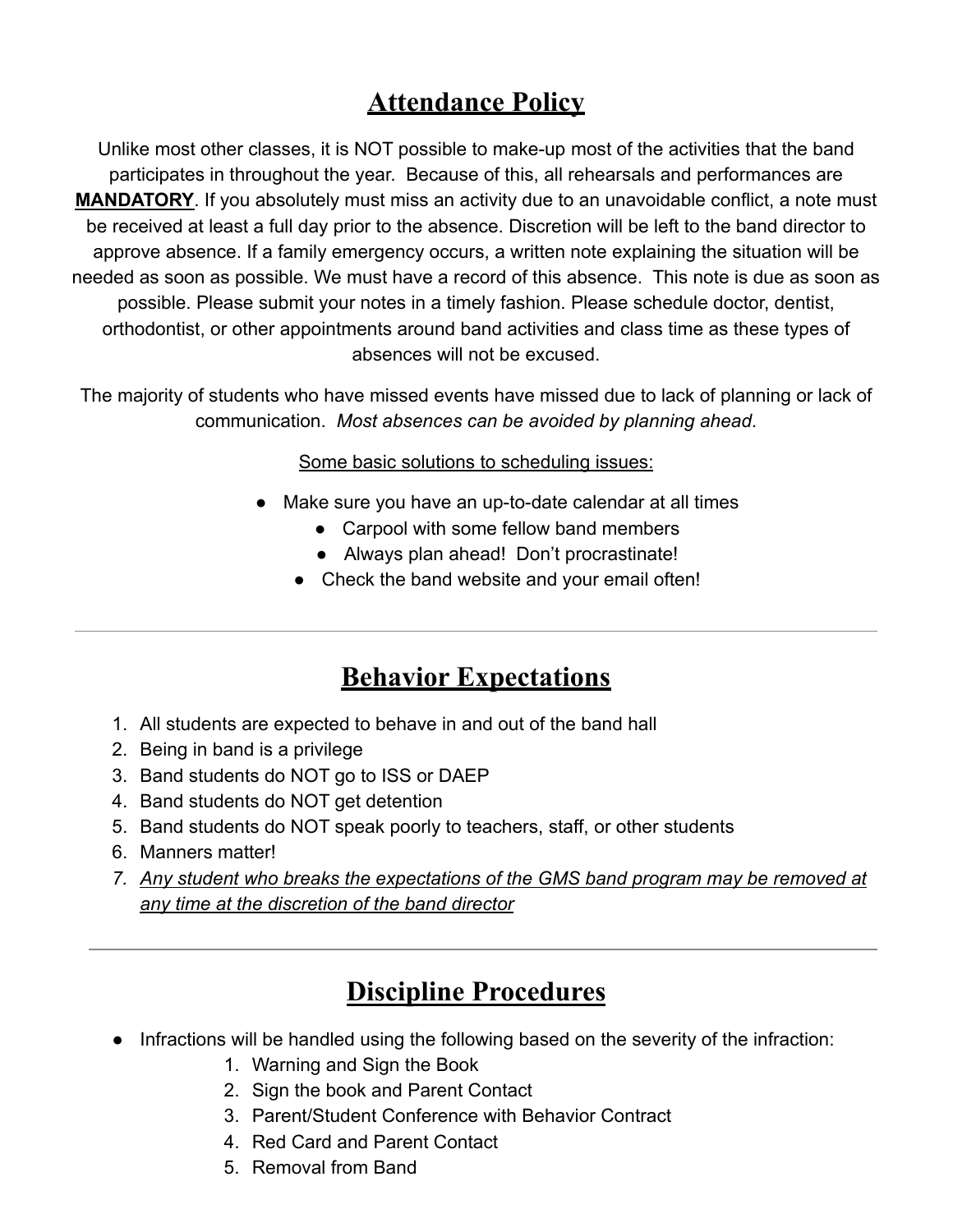(Discipline Procedures continued)

- A student may be removed from band at the discretion of the band director if necessary at any time with proper documentation
- It is never the goal of the band director to remove a student from the band program
- Most discipline issues can be avoided by maintaining an open line of communication between the band director and the parent/guardian
- IMPORTANT:
	- Students who are disrespectful in other classes; may not be allowed to remain in the GMS band program
	- Students who are assigned ISS/DAEP/Suspension; may not be allowed to remain in the GMS band program

### **Grading policy**

- Minor Grades
	- Daily Grades
		- Students will receive a daily grade each time they have class.
			- $\circ$  A student will receive 100 points if they have all materials
			- A student will receive 50 points if they do not have their binder and book
			- A student will receive 0 points if they do not have their instrument
			- These grades are final and cannot be made up
	- Pass-offs
		- Pass-offs detail what should be practiced for a particular six weeks in order to improve certain skills and fundamentals and to stay on the same level as the class
		- Failure to attempt by the due date will result in a zero for the objective
		- Achievement will be used to help determine a student's readiness for promotion
- Major Grades
	- Chair/Playing Tests
		- Weekly tests will be given during class to make sure each student is achieving their goals
	- Performances
		- All performances are mandatory and cannot be made up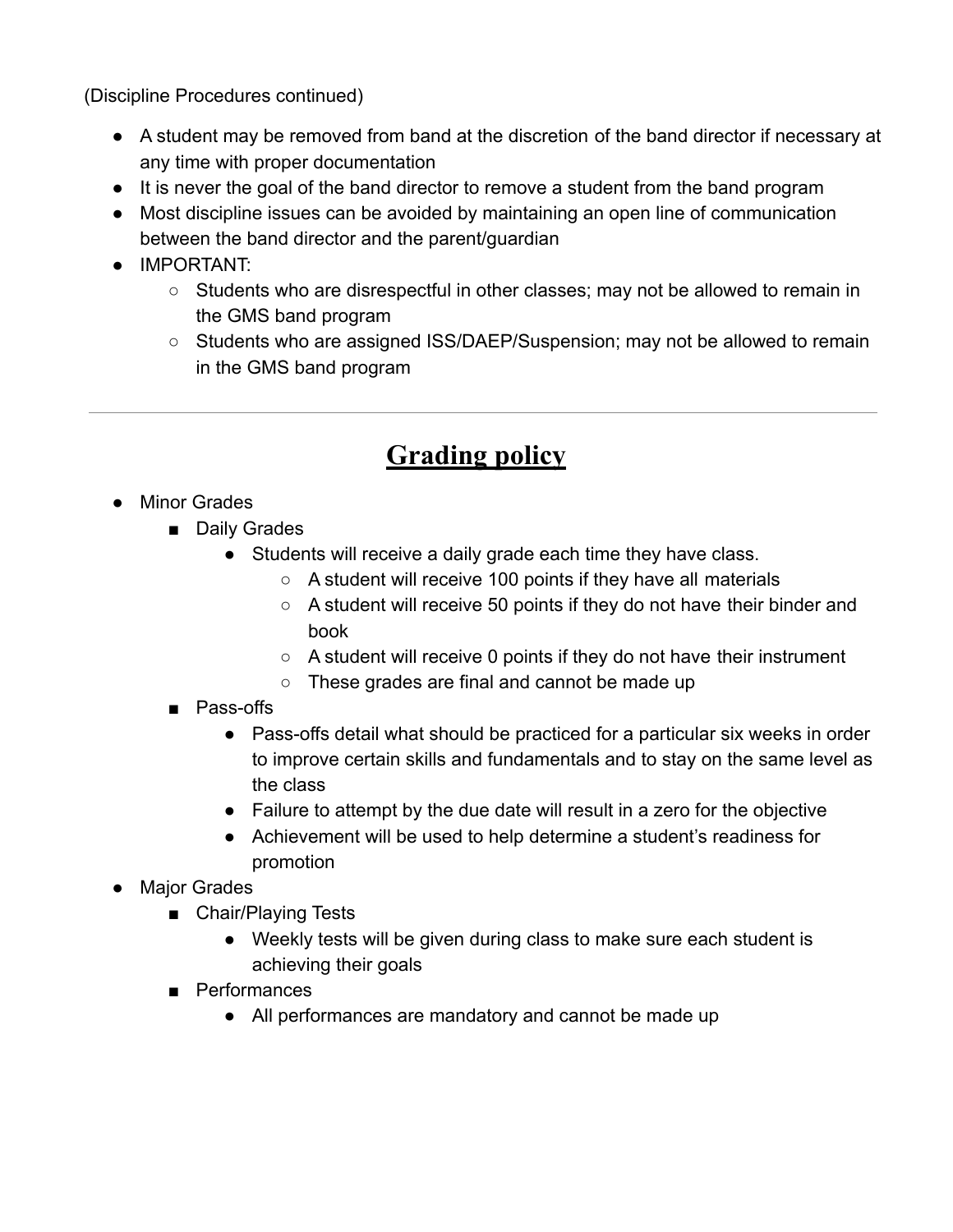(Grading Policy Continued)

- An unexcused absence at a performance is grounds for removal from the band program
- A student will receive 100 points for being in attendance at the performance
- A student will receive 0 points for NOT being in attendance
	- Illness/Family emergencies will be dealt with by the directors
	- Athletic conflicts are not an excused absence
		- Any athletic conflicts must be addressed ahead of time
- End of the Year Placement Test
	- This test will assess each student's individual ability and will help the directors place them in the correct level ensemble for the following school year.

### **Academic eligibility**

- I. If a student receives a grade below 70 in any subject, that student will become ineligible for extra-curricular activities starting on the Friday following the end of the six week grading period in which the failing grade was received.
- II. A student can regain eligibility on the Friday following the three week grading period if the student is passing EVERY class and receives no remark of "currently failing" on his/her three week progress report

#### **PASS YOUR CLASSES SO YOU CAN HAVE FUN WITH THE BAND!**

Parents, we ask that you continue to supervise your child and communicate with their teachers if any questions should arise. Students need to understand that their grades have a direct influence on other students as well as themselves.

### **School Instrument Use and Repair Policy**

**School instruments** are instruments owned by Granbury ISD. (This policy does not apply to those who are renting an instrument from the music store) Students using these instruments are required to pay a **yearly \$100.00 maintenance fee**. This fee is due by the end of the first semester. Payment plans available.

> Students are expected to take care of their instruments properly. Parents are responsible for any repairs above \$100.00.

*Parents renting instruments through a music company are responsible for making payments each month*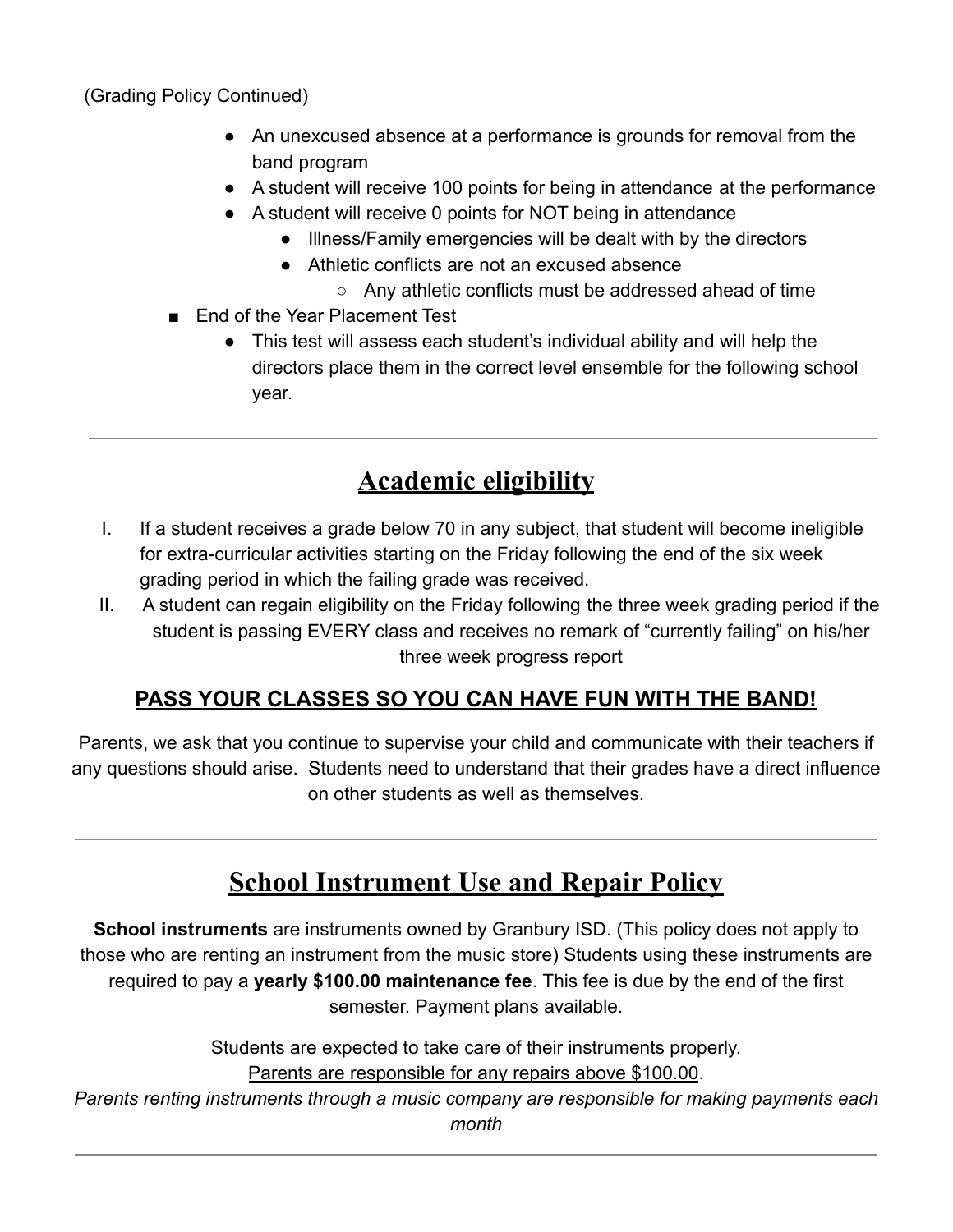### **UIL Concert and Sight Reading Contest**

- This is the equivalent of the STAAR test for band.
- Symphonic and Honors band will attend.
- Concert band may attend.
- Occurs in late March
- Preparation begins in January
- Do not get any major dental work done during this time frame
	- This will greatly impact your student negatively
- Limited absences from school are required
- Attendance at weekly sectional is required

### **Private lessons**

#### **Why should my child take private lessons?**

Private lessons offer students the opportunity to receive individualized instruction from a *professional musician* on their instrument. Lessons can be an incredible benefit to all band students. The individual attention given to your student improves the performance level playing and their enjoyment of their instrument. The key to success with private lessons is to start early and continue throughout the school year.

### **Fundraising**

The GMS band does many things that are beyond the ability of the school district's financial reach. Because of this, students in the band program participate in fundraisers.

- Two fundraisers per year
- **Any monies submitted to the GMS band program are non-refundable regardless of the student's ability to participate in activities**
- These fundraisers benefit the activity fund
- This fund pays for clinicians, food, specials events, trips, and socials
- All students benefit from the activity fund
- All students are expected to participate or to "buy-out" their portion

Fundraising is a vital part of the success of our band program. Without it, we are unable to do the things that set band apart from a regular class. If everyone does their part in meeting the goals set for each fundraiser, the band will continue to operate efficiently and meet established expectations.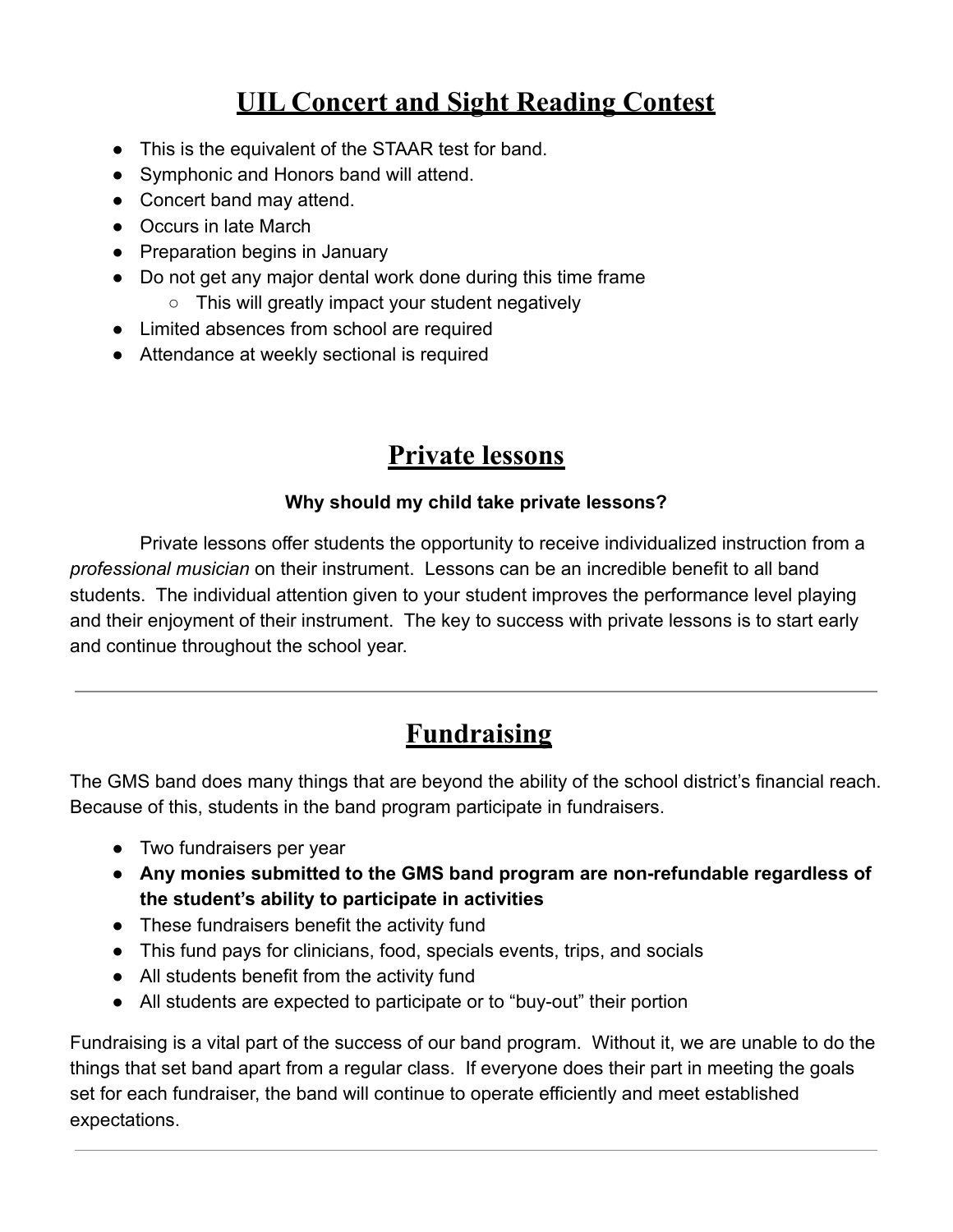## **Uniform Policy**

#### **Dress Uniform:**

- Black Band Polo shirt
- Black dress pants/slacks
- Black socks
- Solid Black closed toe shoes
- Limited jewelry/accessories

#### **Casual Uniform:**

- Black Band Polo shirt or Band T-shirt
- Blue jean pants
- Closed-toed shoes

Students will be informed in advance which uniform to wear at a specific event

### **Social Media**

#### **Website:** [www.granburyisd.org/gmsband](http://www.granburyisd.org/gmsband)

● Visit often to get announcements and be able to print out any forms/handouts.

**Facebook:** [www.facebook.com/GMSPIRATEBAND](http://www.facebook.com/GMSPIRATEBAND)

● We welcome parents and students to "like" the page so you can receive announcements and keep up to date with the band.

**Instagram:** @granburymsband

### **Remind Text Blasts**

In order for us to utilize all methods of communication, we use a program called "Remind" to send text blasts to parents and students. This program is safe and effective. Teachers and parents/students are able to exchange texts in a secure and safe manner. This is simply another way for us to share information. Your phone number will not be shared or displayed in any way. Message/data fees do apply

**Text to: 81010 Message Text:**

- **● Concert Band:** @gmscband
- **● Symphonic Band:** @gmssband
- **● Honors Band:** @gmshband